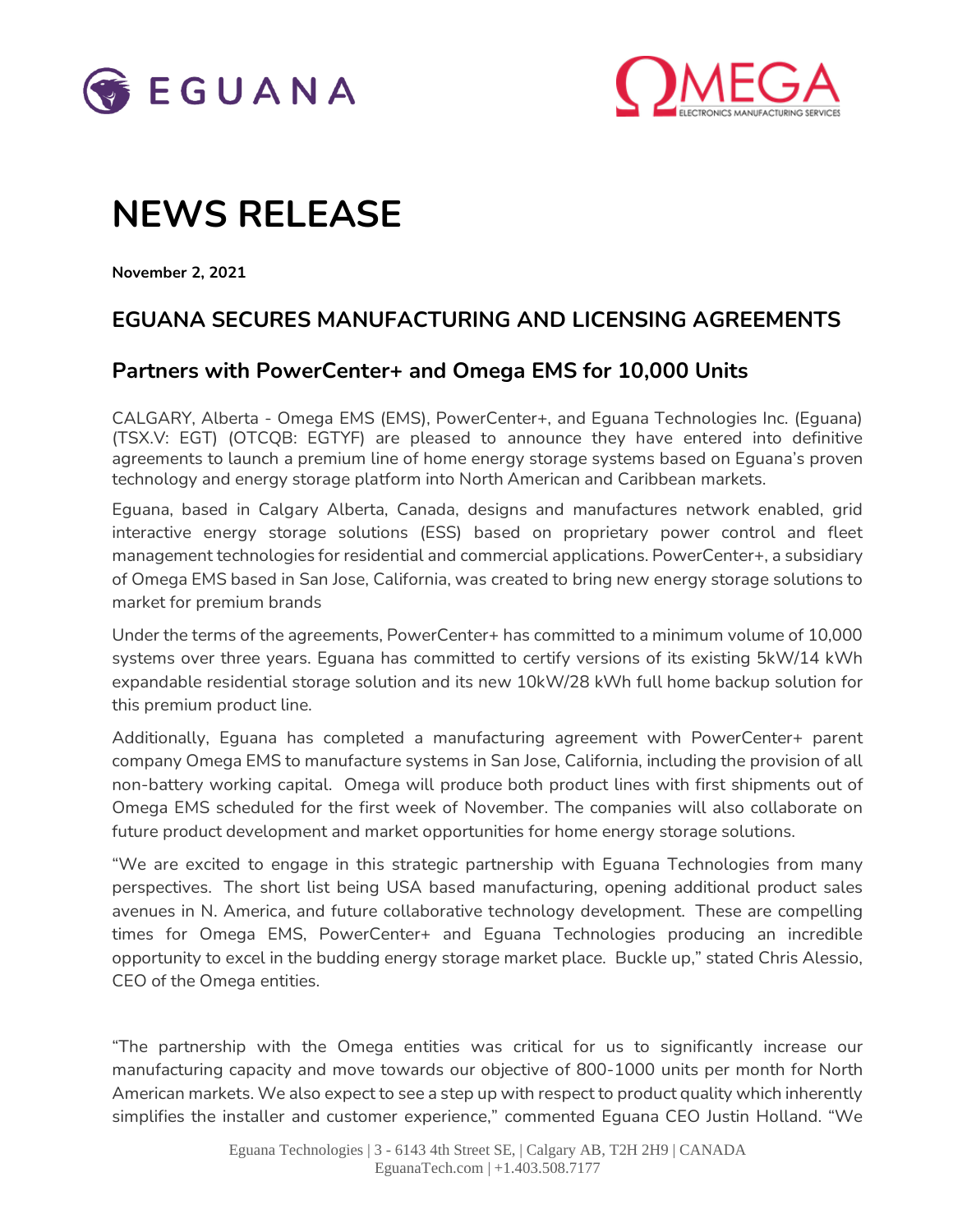



have also opened up our established distribution channels for both brands providing a shorter path to market for the premium brand."

#### **About Omega EMS:**

Omega EMS was founded in 2015 on the heels of 10+ years of prior EMS experience in the Silicon Valley. With these many years of practice managing some of the most complex projects in the Silicon Valley, Omega understands the unique and dynamic support companies require for success. From PCB design, manufacturing engineering through material management, PCB assembly and test, Omega can handle any project from start to finish.

#### **About PowerCenter+**

Power Center+ formed in 2021 as a subsidiary to Omega EMS, we are committed to bringing the highest quality energy storage products to the market. Our mission is to raise the bar on energy storage system quality and reliability.

#### **About Eguana Technologies Inc.**

Based in Calgary, Alberta Canada, Eguana Technologies (EGT: TSX.V) (OTCQB: EGTYF) designs and manufactures high performance residential and commercial energy storage systems. Eguana has two decades of experience delivering grid edge power electronics for fuel cell, photovoltaic and battery applications, and delivers proven, durable, high quality solutions from its high capacity manufacturing facilities in Europe, Australia and North America.

With thousands of its proprietary energy storage inverters deployed in the European and North American markets, Eguana is one of the leading suppliers of power controls for solar selfconsumption, grid services and demand charge applications at the grid edge.

To learn more, visit [www.EguanaTech.com](http://www.eguanatech.com/) or follow us on Twitter [@EguanaTech](https://twitter.com/EguanaTech)

#### **Company Inquiries**

Justin Holland CEO, Eguana Technologies Inc. +1.416.728.7635 [Justin.Holland@EguanaTech.com](mailto:Justin.Holland@EguanaTech.com)

Livio Filice Director of Global Sales Livio.Filice@EguanaTech.com +1.905.929.7522

#### **Forward Looking Information**